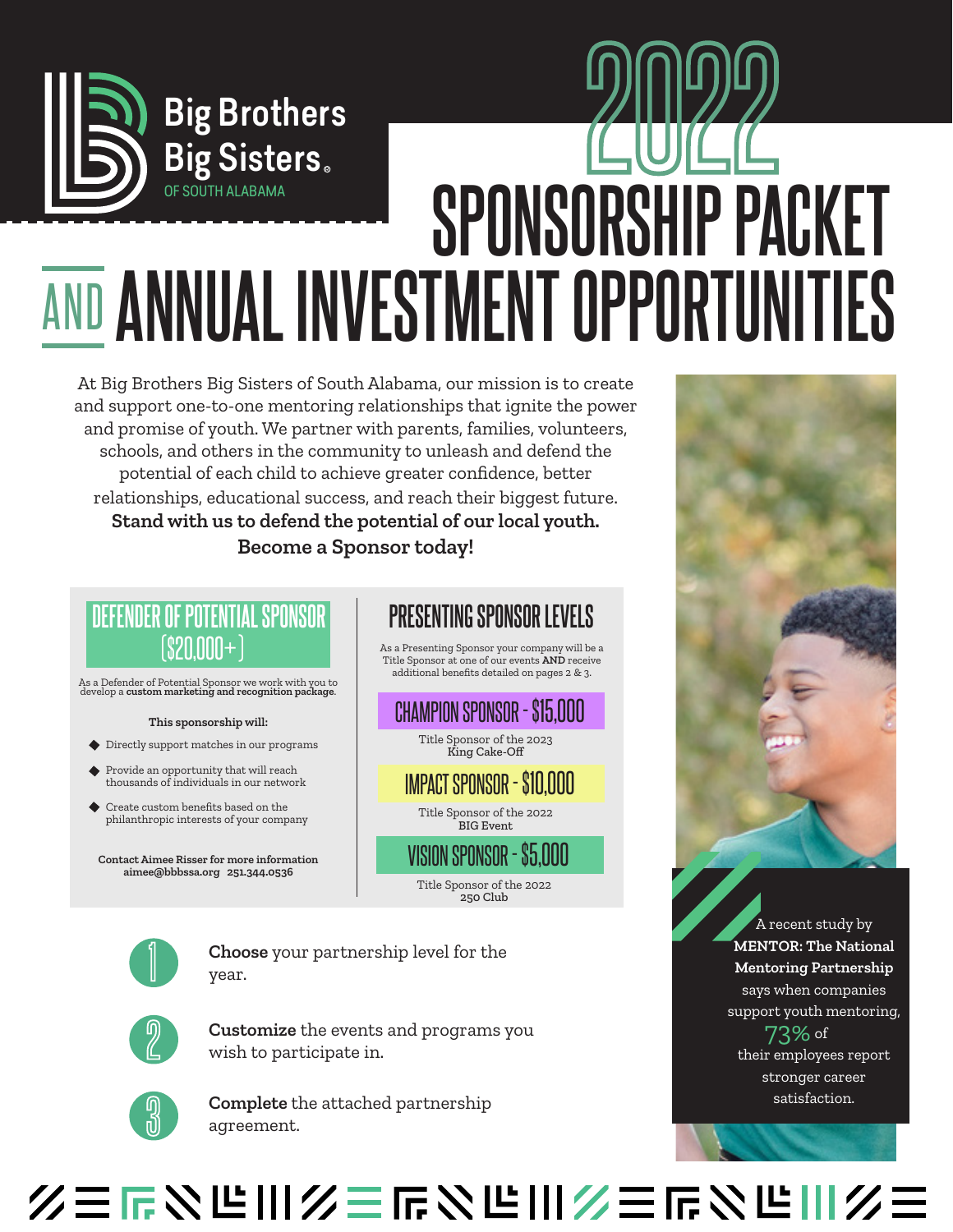

## **2022 SPONSORSHIP MENU**

### 三斤以近川乡三斤又近川乡三斤又近川乡三

|                                                                                                                                                | <b>CHAMPION SPONSOR</b><br><b>\$15,000</b>                                                                                                                                                                                                                                                                                         | <b>IMPACT SPONSOR</b><br>\$10,000                                                                                                                                                                                                                                                                                            | <b><i>VISION SPONSOR</i></b><br>\$5,000                                                                                                                                             | <b>MISSION SPONSOR</b><br><b>\$2,500</b>                                                    |
|------------------------------------------------------------------------------------------------------------------------------------------------|------------------------------------------------------------------------------------------------------------------------------------------------------------------------------------------------------------------------------------------------------------------------------------------------------------------------------------|------------------------------------------------------------------------------------------------------------------------------------------------------------------------------------------------------------------------------------------------------------------------------------------------------------------------------|-------------------------------------------------------------------------------------------------------------------------------------------------------------------------------------|---------------------------------------------------------------------------------------------|
| <b>YOUR IMPACT</b>                                                                                                                             |                                                                                                                                                                                                                                                                                                                                    |                                                                                                                                                                                                                                                                                                                              |                                                                                                                                                                                     |                                                                                             |
| How your gift<br>directly supports<br>our matches                                                                                              | Defends the<br>potential of 20+<br>Littles (personalized<br>and professional<br>support for youth,<br>families, and<br>volunteers)                                                                                                                                                                                                 | Defends the<br>potential of 10+<br>Littles (personalized<br>and professional<br>support for youth,<br>families, and<br>volunteers)                                                                                                                                                                                           | Recruits 20 new<br>Bigs (marketing,<br>recruitment, events,<br>campaigns)                                                                                                           | Provides 100<br>background checks<br>for new Bigs to<br>ensure the safety of<br>our Littles |
| <b>MARKETING</b>                                                                                                                               |                                                                                                                                                                                                                                                                                                                                    |                                                                                                                                                                                                                                                                                                                              |                                                                                                                                                                                     |                                                                                             |
| Opportunities to<br>reach thousands<br>of individuals<br>through the Big<br><b>Brothers Big</b><br><b>Sisters of South</b><br>Alabama network. | Company logo linked<br>on the BBBSSA<br>website for a year<br>Company included<br>in the "Big News"<br>monthly<br>e-newsletter for a<br>year<br>Monthly social<br>media recognition<br>Social media<br>takeover for two<br>days<br>(Your company takes over<br><b>BBBSSA</b> social media<br>accounts to promote your<br>business) | Company logo linked<br>on the BBBSSA<br>website for a year<br>Company included<br>in the "Big News"<br>monthly<br>e-newsletter for a<br>year<br>Monthly social<br>media recognition<br>Social media<br>takeover for a day<br>(Your company takes over<br><b>BBBSSA</b> social media<br>accounts to promote your<br>business) | Company logo linked<br>on the BBBSSA<br>website for a year<br>Company included<br>in the "Big News"<br>monthly<br>e-newsletter for a<br>year<br>Monthly social<br>media recognition | Company logo linked<br>on the BBBSSA<br>website for a year                                  |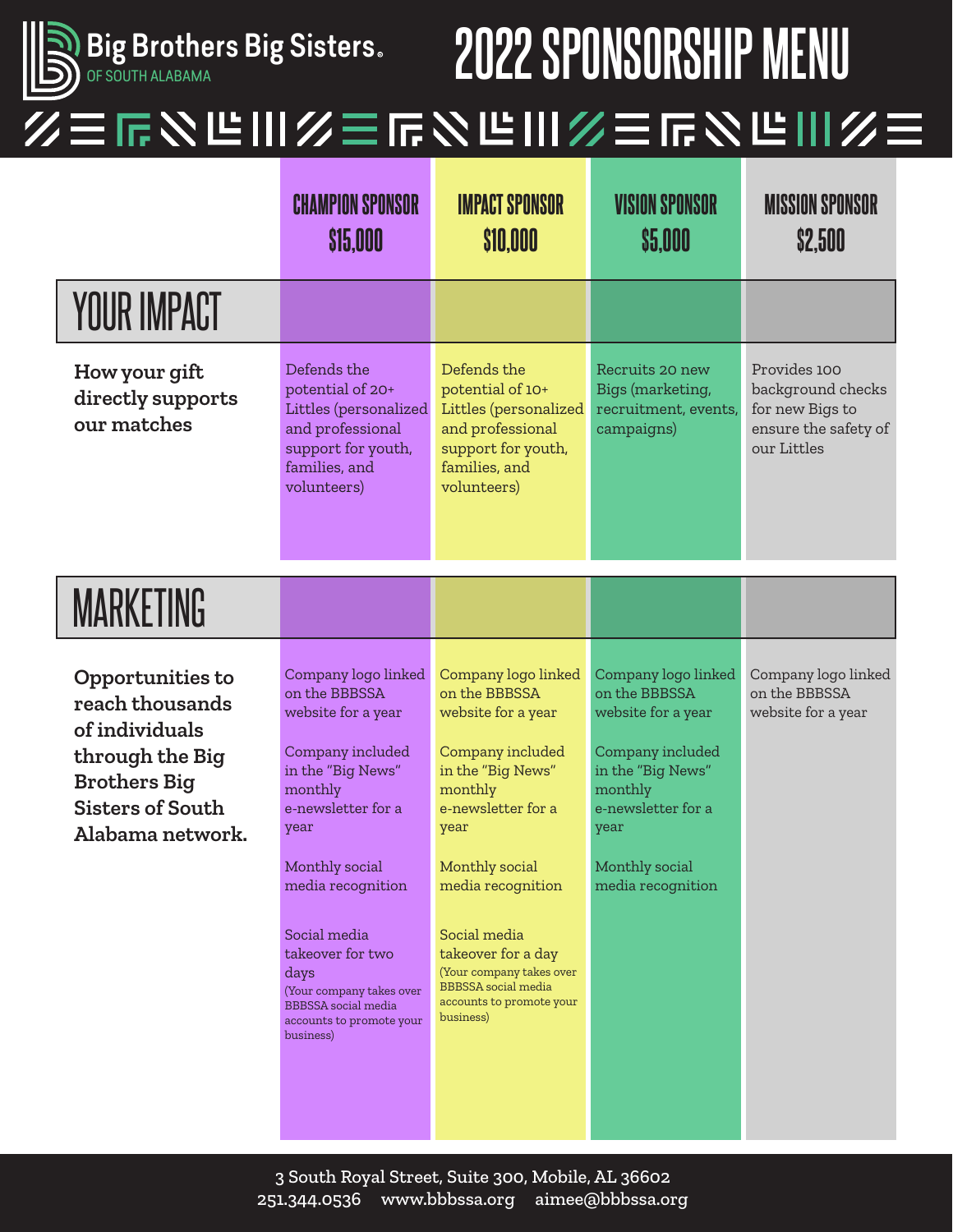

## **Big Brothers Big Sisters.** The Super Section of Section of Section 10 and Section 2015 NECOGNITION

## 三斤公哈川乡三斤公哈川乡三斤公哈川乡三

|                                                                                                   | <b>CHAMPION SPONSOR</b><br>\$15,000                                                                                                                                                                      | <b>IMPACT SPONSOR</b><br><b>\$10,000</b>                                                                                                                            | <b>VISION SPONSOR</b><br>\$5,000                                                                                                                          | <b>MISSION SPONSOR</b><br><b>\$2,500</b>                                                                                  |
|---------------------------------------------------------------------------------------------------|----------------------------------------------------------------------------------------------------------------------------------------------------------------------------------------------------------|---------------------------------------------------------------------------------------------------------------------------------------------------------------------|-----------------------------------------------------------------------------------------------------------------------------------------------------------|---------------------------------------------------------------------------------------------------------------------------|
| <b>EVENTS</b>                                                                                     | <b>INCLUDES ALL</b>                                                                                                                                                                                      | INCLUDES BIG EVENT $+$<br><b>ONE OTHER EVENT</b>                                                                                                                    | INCLUDES 250 CLUB $+$<br>ONE OTHER EVENT                                                                                                                  | <b>CHOOSE ONE</b>                                                                                                         |
| <b>BIG WALK</b><br>(Spring 2022)                                                                  | Company Logo on<br>promo materials,<br>3 branded social<br>media posts                                                                                                                                   | Company Logo on<br>promo materials,<br>3 branded social<br>media posts                                                                                              | Company Logo on<br>promo materials,<br>2 branded social<br>media posts,                                                                                   | Company Logo on<br>promo materials,<br>1 branded social<br>media post                                                     |
| 250 CLUB<br>[FALL 2022]                                                                           | Company Logo on<br>promo materials,<br>10 Tickets.<br>3 branded social<br>media posts                                                                                                                    | Company Logo on<br>promo materials,<br>5 Tickets,<br>3 branded social<br>media posts                                                                                | Company Logo on<br>promo materials,<br>5 Tickets.<br>2 branded social<br>media posts<br><b>Title Sponsor of the</b><br>Event                              | Company Logo on<br>promo materials,<br>3 Tickets.<br>1 branded social<br>media post                                       |
| <b>THE BIG EVENT</b><br>[FALL 2022]                                                               | 6 VIP Sponsor<br>Tickets.<br>20 General Tickets,<br>Company Logo on<br>promo materials,<br>3 branded social<br>media posts                                                                               | 6 VIP Sponsor<br>Tickets.<br>10 General Tickets,<br>Company Logo on<br>promo materials,<br>2 branded social<br>media posts,<br><b>Title Sponsor of the</b><br>Event | 4 VIP Sponsor<br>Tickets.<br>10 General Tickets,<br>Company Logo on<br>promo materials,<br>2 branded social<br>media posts,<br><b>Hosts VIP Reception</b> | 2 VIP Sponsor<br>Tickets,<br>10 General Tickets,<br>Company Logo on<br>promo materials,<br>1 branded social<br>media post |
| <b>KING CAKE-OFF</b><br>(SPRING 2023)                                                             | Company Logo on<br>promo materials,<br>Multiple branded<br>social media posts,<br>Receive event swag,<br>VIP access.<br>Media & on-site<br>opportunities,<br><b>Title Sponsor of the</b><br><b>Event</b> | Company Logo on<br>promo materials,<br>Multiple branded<br>social media posts,<br>Receive event swag,<br><b>VIP</b> Access,<br>Limited on-site<br>opportunities     | Company Logo on<br>promo materials,<br>1 branded social<br>media post,<br>Receive event swag,<br><b>VIP Access</b>                                        | Company Logo on<br>promo materials,<br>1 branded social<br>media post,<br>Receive event swag,<br>Event tickets            |
| <b>PROGRAMS</b><br>Company Name included<br>on all event promotions and<br>day of event materials | <b>INCLUDES 2</b>                                                                                                                                                                                        | <b>INCLUDES 2</b>                                                                                                                                                   | <b>INCLUDES 2</b>                                                                                                                                         | <b>INCLUDES 1</b>                                                                                                         |
| Mentor Appreciation<br>Event                                                                      |                                                                                                                                                                                                          |                                                                                                                                                                     |                                                                                                                                                           |                                                                                                                           |
| Workforce Development<br>Activity for High School<br>Littles                                      |                                                                                                                                                                                                          |                                                                                                                                                                     |                                                                                                                                                           |                                                                                                                           |
| Community-Based<br>Match Activity                                                                 |                                                                                                                                                                                                          |                                                                                                                                                                     |                                                                                                                                                           |                                                                                                                           |

3 South Royal Street, Suite 300, Mobile, AL 36602 251.344.0536 www.bbbssa.org aimee@bbbssa.org